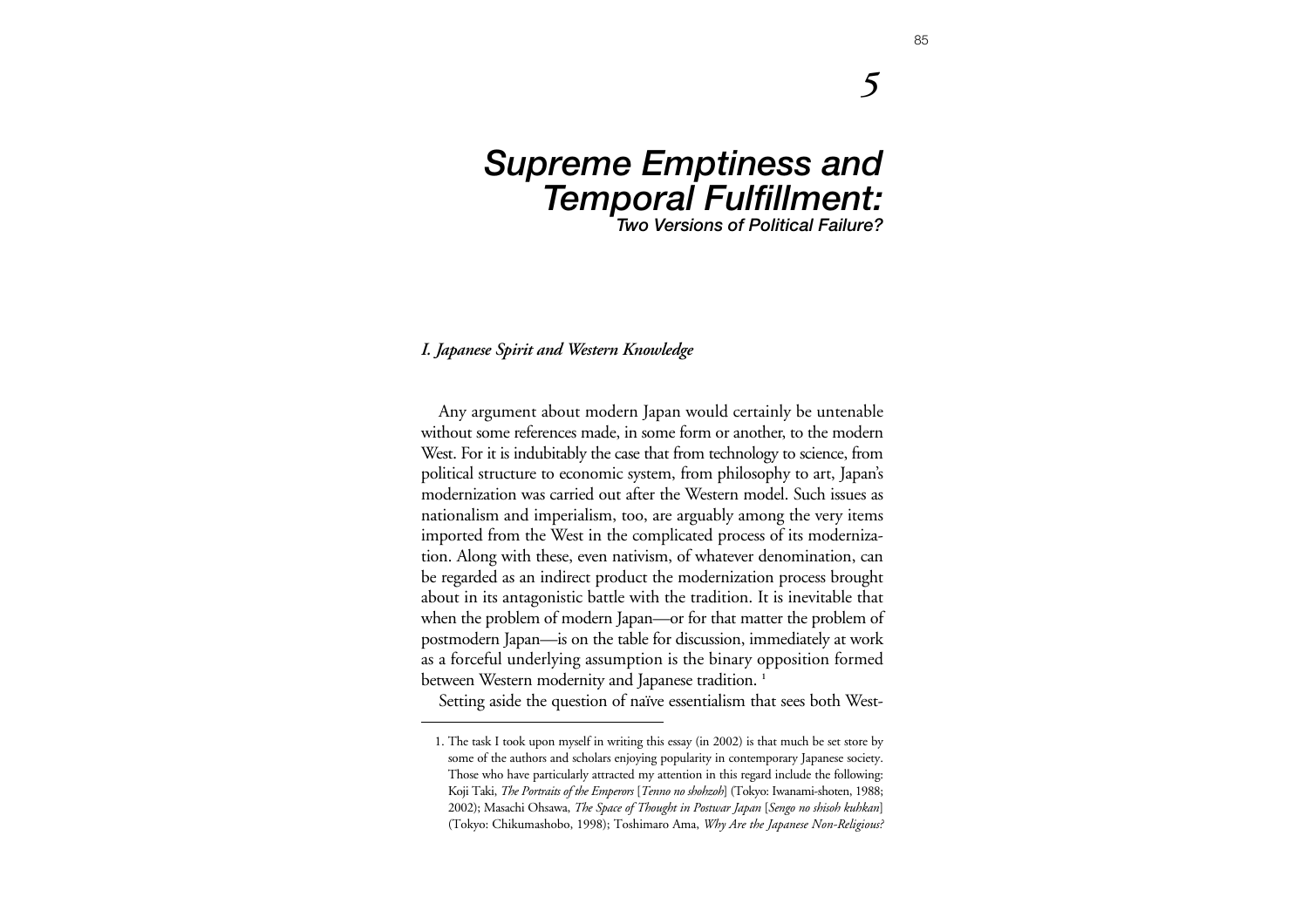ern modernity and Japanese tradition almost as monolithic entities, setting aside the question of reification regarding these monolithic entities, it is noteworthy that this binary opposition had a remarkable tendency from the outset to be specifically taken in the form of "Western technology and Japanese spirit" (in Japanese "*wakon-yohsai*," literally Japanese spirit and Western knowledge). **2** This tendentious combination is easy to understand in view of the fact that in its modernization process Japan was seriously in need of both modern Western science and technology on the one hand and a cultural independence and identity of its own on the other. Not that it did not show any interest in ideas stemming from the Western non-technological tradition, Christian or otherwise. Rather, the powers that be were quick enough to rightly discern in them elements disruptive to the establishment of a strong centralized government, which they needed and which they thought was more suited to the traditionalism of the Japanese spirit. Thus this specific combination came into being and immediately became an idée fixe, retaining its politically manipulative potential for totalitarian centralism. And as such, indeed, it proved its triumphant power in leading Japan through the prewar and wartime period. Even in the postwar period, too, starting as it did with the adoption of democracy, a representative idea of the Western spirit, it does not appear to have ceased to exist. At the zenith of its economic success, in which Japan came to attain the world-leading status in science and technology and be flattered as "Japan as No. 1," it never occurred to the Japanese to hit upon another of the theoretically possible combinations, "Japanese technology and Western spirit." The cultural unconscious of the Japanese has not been free from the spell of that "perfect" amalgam "*wakon-yohsai*."

In a sense, there is nothing extraordinary about this state of affairs since, under ordinary circumstances, no nation will be willing to discard its own "spirit" and adopt that of others. But when we replace the word "spirit" with such concepts and ideas as are derived from it, then the whole outlook changes. For example, the idea of "democracy," together with those of "individual freedom," "equality" and "human rights," is a modern secularized form of the Christian ideal, which, needless to say, had an important role to play in the shaping of the modern West. Thus it is that if modern Japan is serious in its intention to join this game of modernization, it must learn the fundamentals of its rules. The rules to be learned concern both software and hardware. As for the latter, i.e., technologies, it has acquired more than sufficiently, while for the former, it has remained a less than average student.

This insufficient regard for the ideals constitutive of modernity has been characteristically justified, first by modern Japan's necessity for governmental efficiency and secondly by its expedient conviction that modernization lies in its essentials in the advancement of science and technology. The first cause is strengthened in reference to the historical situation in which modern Japan found itself at the outset, and the second, in a similar vein, is encouraged by the two symbolic successes of modern Japan, the military one in the Russo-Japanese War and the economic one of the postwar period. By a curiosity of history, modern Japan has been systematically kept from seriously negotiating with the ideas and ideals that constitute modernity, with the result that the structure of "*waikon yohsai*" (Japanese Spirit and Western Knowledge) is ever present as an undercurrent.

This view perhaps would be surprising to many, particularly those who know that an enormous amount of studies on and translation of Western philosophy and thought, political or otherwise, has been published in Japan. For instance, literature on classical (Greaco-Roman) thought alone, arguably one of the least popular fields, can easily amount to tens of thousands of publications. **3** True, but in spite of such quantities of work devoted to European studies, they do not seem to be

<sup>[</sup>*Nihonnjinn wa naze mushuhkyoh nanoka*] (Tokyo: Chikumashobo, 1999); Norihiro Kato, *The Absence of Thoutht in Japan* [*Nippon no mushiso*] (Tokyo: Heibonsha, 1999); Kimio Yatsuki, *The Emperors and Modern Japan* [*Tennno to nippon no kindai*] (Tokyo: Kohdansha, 2001). At first, I had thought of dealing with some of the issues they have in common in discussing their own topics, but I gradually came to perceive that behind the more or less common themes that presented themselves from the reading— i.e., the emperors, nation, religion, modernization, cultural unconsciousness and representation—there lurked something that I thought calls for conceptual articulation and distinction. Something that is concerned with the problematic double structure that modern Japan took (or has taken) upon itself in its dealing with the state of emergency both outside and inside. It is thus that this "something" has become the problem to which I address myself in this essay.

<sup>2.</sup> Cf. Sukehiro Hirakawa, *Wakon-Yohsai No Keihu* (*A Genealogy of Wakon-Yohsai*) (Tokyo: Kawadeshobo-shinsha, 1971).

<sup>3.</sup> Cf. Masahiro Watanabe, *Nihon Seiyo-kotengaku Bunkenshi* (*A Historical Bibliography on Western Classical Studies in Japan*), vol. 1 (Aichi U. of Education, 2001); vol. 2 (2002).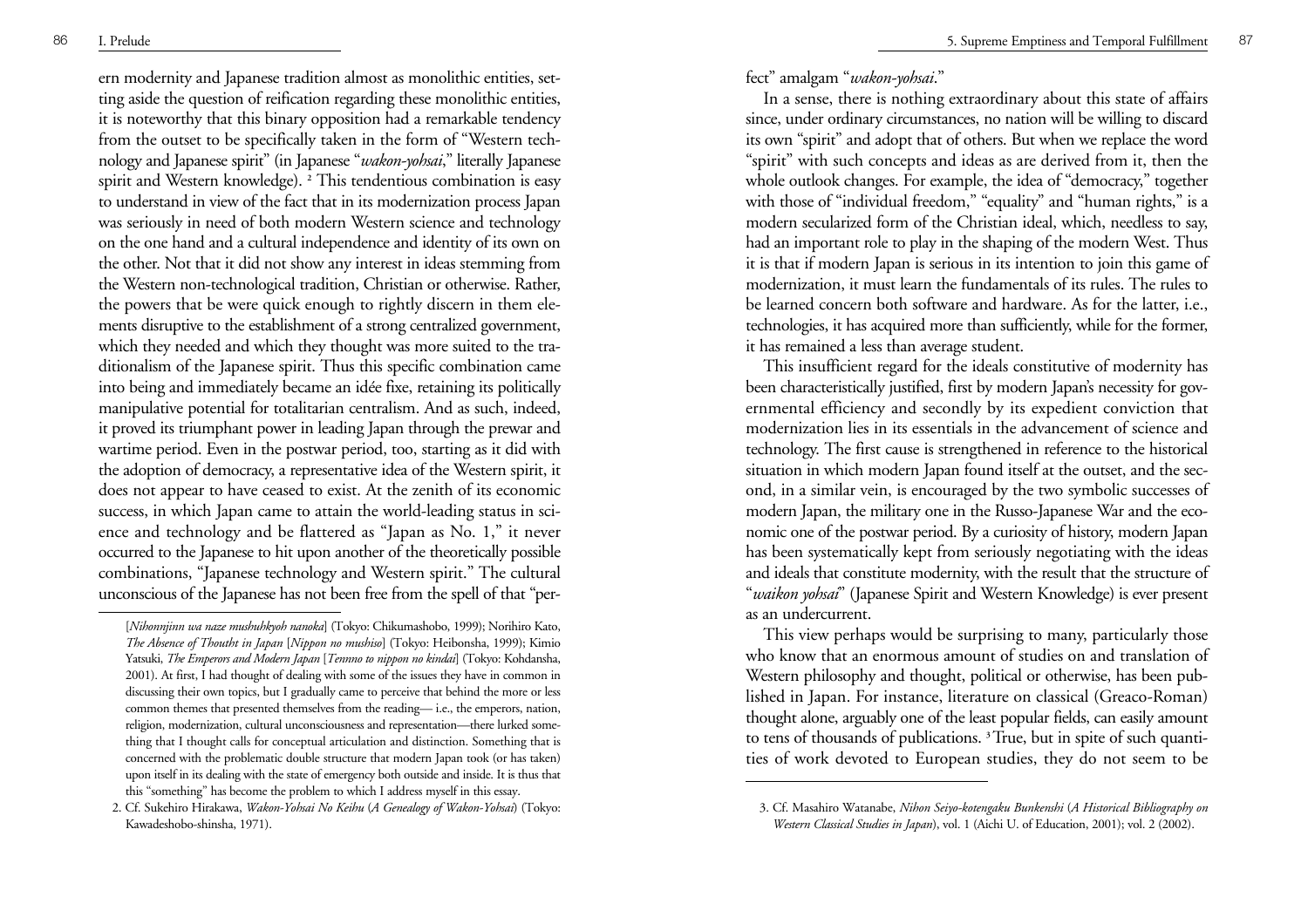successful in coming to grips with the heart of the matter. Three reasons are readily available. Beside the banal but never negligible explanation that when two fundamentally different cultures meet it will take time, and that of the order of centuries, for any true interpenetration to take place, one can point out two scholarly states of affairs as impediments preventing a true negotiation with Western modernity. Ironically, they are inextricably bound up with the nature of modernity itself: one is the specialization and compartmentalization of knowledge, the other the difficulty in identifying the origins of the modern West. Specialization has its own virtues and vices, but the latter aspect comes to the fore in what we are discussing in relation to the negotiation. Take for example the idea of the individual, fundamental understanding of which is indispensable for any move toward modernization. For a fuller understanding of the idea, however, one must not stay put within the narrowly demarcated boundaries of a single discipline (like political science) but overstep them, and traverse various fields such as medieval philosophy, Graeco-Roman thought as well as Judaeo-Christian theology. **<sup>4</sup>** This leads to the second issue, that of the complicated origins of the modern West, about which theories and viewpoints veritably abound, ranging from those emphasizing Graeco-Roman Antiquity ("the Renaissance"; "the 19th-Century Greek Revival")<sup>5</sup> to those stressing the medieval foundation ("the 12th-Century Renaissance"); **6** from one that sees in modern values a secularized version of medieval Christianity (the "secularization" thesis) to another that attempts to justify the modern age on its own terms ("the legitimacy" theory). **<sup>7</sup>** This shows the difficulties involved in forming a proper perspective, or maintaining an appropriate critical distance, in order to truly negotiate the fundamental ideas that constitute Western modernity.

One may say that Japan, as the Other of West, is better positioned to enjoy such a critical distance should it be sufficiently aware of its difference. This view has indeed its share of truth in it but, as often as not, those studies that are self-consciously aware of Japan's difference actually tend to make just a little too much of its unique quality. The doctrine of "uniqueness" is, in fact, a staple of the study of Japan by the Japanese.

To strike a balance between things Japanese and things Western in an effort to better elucidate the components of modern Japan, what is wanting is a kind of trans-cultural perspective that is at once conversant in and critical of the fundamentals of both. Ideally speaking, such a perspective will demand the advent of a wandering scholar-philosopher who has a chance to experience each way of thinking without being uncritically committed to either of them. It would be better if s/he could present a characteristic instance of each, tracing it back to its traditional substratum. Furthermore, it would be best if s/he could present these characteristic instances not merely on a comparative basis but also with a common denominator to go along with them. In addition, it would be more than wonderful if each characteristic instance in question were either represented by or related to exemplary thinkers such as Martin Heidegger (1889–1976) or Edmund Husserl (1859–1938) in Europe and Kitaro Nishida (1870–1945) or Shuzo Kuki (1888–1941) in Japan.

As luck would have it, there was a German émigré philosopher who came to stay in Japan for some years. Although he did not come to acquire the language, he proved himself knowledgeable enough about Japanese thought. The heart of the matter was that his sharp spear of criticism never failed to be directed to both camps. His critical acumen brought him to discern the structural vestiges of Christian eschatology in existentialism, on the one hand, and, in a similar vein, the principles of Zen Buddhism in wartime Japanese ideology. As might be expected, he was a student of both Heidegger and Husserl and a friend of both Nishida and Kuki's. As for the common denominator that functions as a vital and pregnant link between Japanese and Western minds, here it is as he presented it in the form of an anecdote:

*A famous illustration of the intellectual process working in Zen is the common story, often told, of the cowherd in search of his lost cow, which represents his own soul. After having overcome many obstacles he finds a*

<sup>4.</sup> It must be noted that one exceptional case of such overarching and penetrating study of the idea of the individual can be found in Fumi Sakaguchi, *"Ko" No Tanjo* (*The Naissance of "the Individual"*) (Tokyo: Iwanami-shoten, 1996).

<sup>5.</sup> Cf. E. M. Butler, *The Tyranny of Greece over Germany* (Cambridge, 1935); Richard Jenkyns, *The Victorians and Ancient Greece* (Oxford: Blackwell, 1980).

<sup>6.</sup> C. H. Haskins, *The Renaissance of the Twelfth Century* (Cambridge, Mass.: Harvard UP., 1927); R. L. Benson & G. Constable, eds., *Renaissance and Renewal in the Twelfth Century* (Cambridge, Mass.: Harvard UP., 1982).

<sup>7.</sup> Hans Blumenberg, *Die Legitimitaet der Neuzeit* (Frankfurt: Suhrkamp, 1966).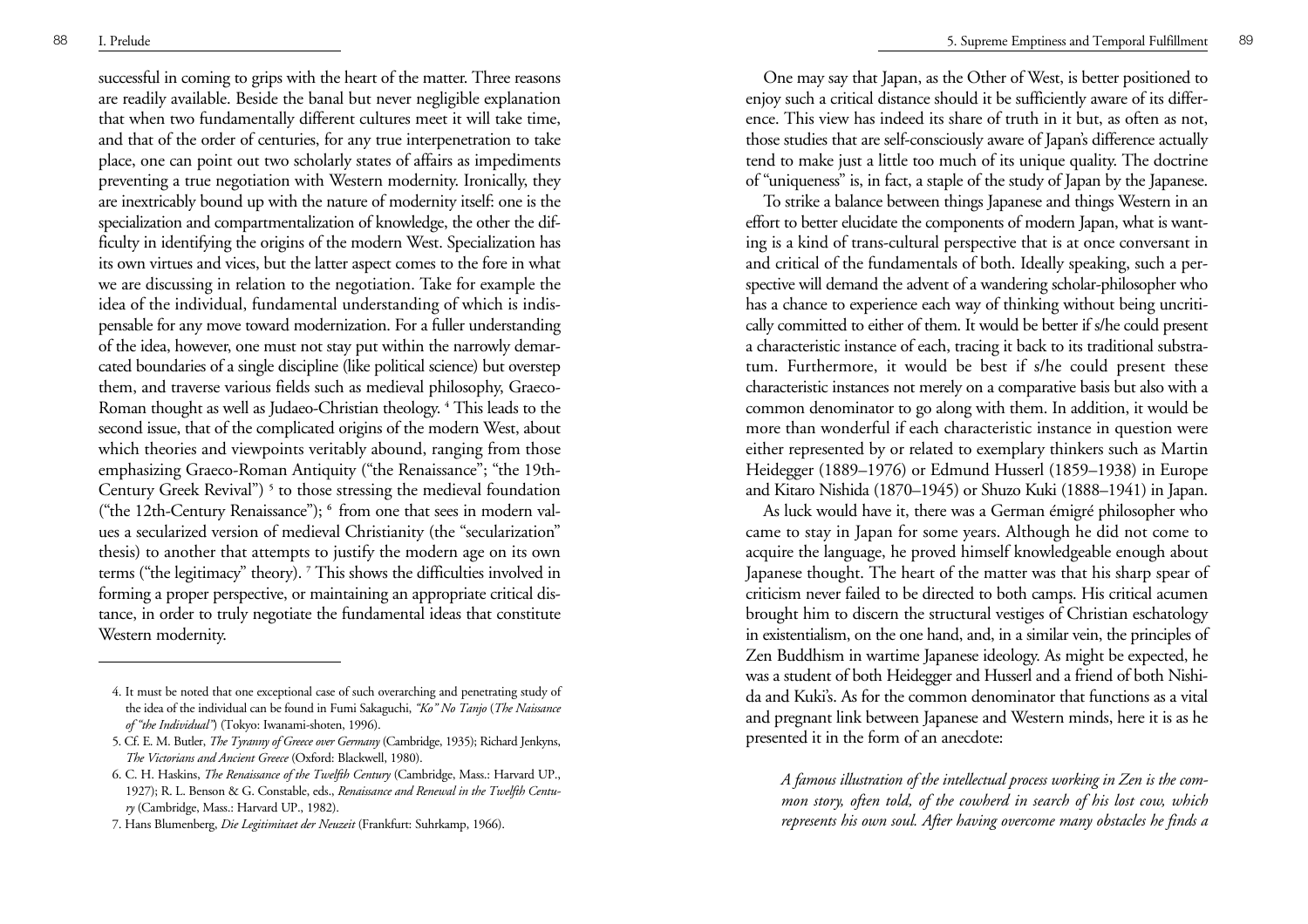*trace of the cow. Then he sees its tail; then its body and head. He fights hard to get hold of the beast. Exhausted, but very cheerful, he rides home on its back. He plays his flute, unmindful of himself as well as of the beast. The meadow is again green, the blossoms are again red; things are restored to their "suchness." The moon illuminates the world and his mind with supreme emptiness. All earthly confusion, the sense of loss as well as of possession, have vanished. All things have changed and yet are the same.*

## *II. The Project for Fulfillment and The Subject of Emptiness*

If one can assume that the "spiritual quest" is one of the most prevalent forms that the human intellectual process takes in its representations, one can say that just as dominant is its concomitant idea of "the end" to which the quest is directed and conducted. That one seeks after one's true soul presupposes a certain basic process, in which an initial state of want or deprivation, acting as a driving force, is in due course to be fulfilled in the end. The end envisaged as the fulfillment of the initial want or deprivation is in a certain way related to, but must be definitely different from, the initial state of affairs, which is a want of fulfillment. Examples that show such trajectory are numerous and, particularly in the Western European tradition, are not far to seek. One of the most spectacular examples can be found in Dante's *Divine Comedy*. Here, the quest begins at the moment when Dante realizes that he has lost his way in a wood and, after going through Hell and Earthly Paradise, it eventually reaches its end in a transcendental vision where he is at one with God. In the end is the supreme fulfillment, to which everything prior cannot be compared. In this sublime end, time is fulfilled in eternity, meaning is fulfilled in truth, and a becoming is fulfilled in *Esse*. In a similar vein, Hegel thought that the end of history was near at hand—just around the corner, actually, with the approach of Napoleon—as a consequence of the dialectical process, through which human desire (as distinguished from animal instinct) fulfills itself. The end as an ideal is the driving force and thereby distinguishes human beings from other animals. But since "history" is a developmental process through which human ideals are gradually brought into being, "history" has its logical end, its completion. In both instances of the grand quest, whose archetype can be sought in the Christian/Neo-platonic *itinerarium* mentis (the soul's journey back home to God/One's kingdom) of the Western medieval tradition, the end (the destination) presents itself as something crucial that needs fulfillment.

If the typical case of the spiritual quest in the Western tradition is distinguished by its end and fulfillment, the Japanese counterpart seems essentially different. The traditional Japanese way of spiritual pursuit, whose typical instance can be found in the thought of Zen Buddhism, is not a straightforward quest but an errantry that leads to no destination, in the sense of a separate place aimed at. As the above-quoted passage (the famous story of the cowherd in search of his lost cow) **<sup>8</sup>** shows, there is indeed a stage at which the lost soul is found and retrieved but that does not conclude the story. The end, if any, is the return to the way things were at the beginning, where eventually the seeker is "unmindful of himself as well as of the beast" (the soul sought after). There may be an initial "sense of loss" that serves as a motive for the quests, but after all is said and done, neither the sense of loss nor even "the sense of possession," i.e., recovery, in the last analysis matters. What counts is the "supreme emptiness," in which and through which the world and the mind alike are illuminated. In this supreme emptiness, which can be neither an end nor a beginning, time vanishes in eternity, meaning is emptied out in truth, and a becoming is restored to its "suchness." Here nothing can remotely approximate to "fulfillment," be it temporal or otherwise.

The quest for an end is punctuated with steps and stages in a gradual process. Even in the Zen story of the cowherd in search of his lost cow, the process up to its seizure (the end of the search) is clearly articulated as a series of distinct phases leading toward that seizure—a trace, the tail, the body and then the head. Articulation is crucial in the processional quest for an end conceived as fulfillment. The *Divine Comedy* with its tripartite division of Hell, Purgatory, and Paradise is in itself a superb construct that articulates Dante's spiritual ascent to Godhead; in the same way, the *Phenomenology of Mind* is another articulating Hegel's philosophy that intends to carry out the synthesis of history and thought. In

<sup>8.</sup> Cf. Daisetz Teitaro Suzuki, "The Ten Cow-Herding Pictures," in *Essays in Zen Buddhism*, First Series (New York: Grove Weidenfeld, 1961), pp. 363–76.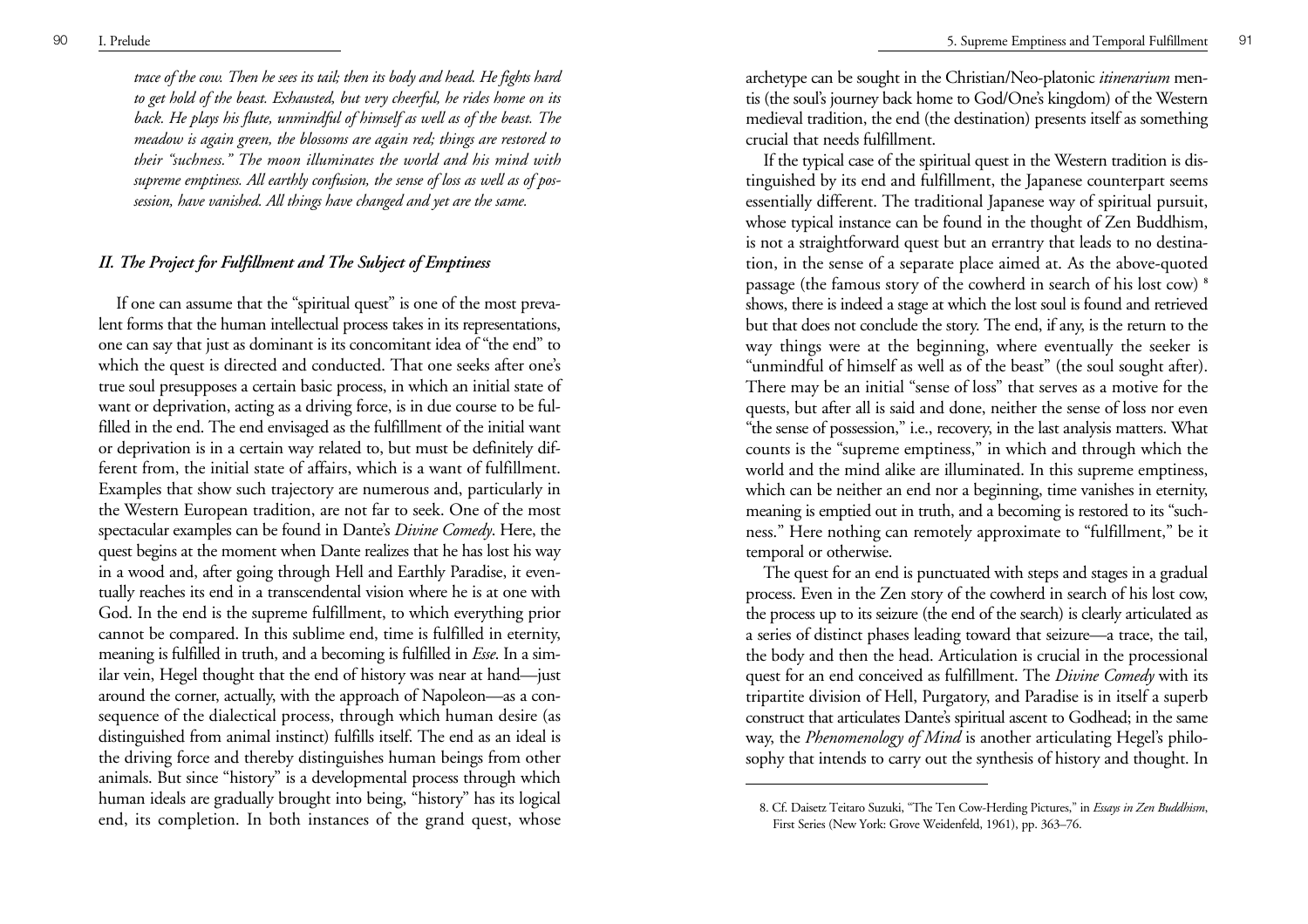each instance of the Western tradition, human time, or the temporality of human existence, is expected to be fulfilled in the end, which in turn and ultimately defines the significance of the progress and journey made in temporality. The temporal progress in this tradition, in other words, tacitly presupposes a certain *terminus ad quem* that transcends time and history. A temporal articulation, be it story or history, or for that matter *logos* itself, gains importance in reference to the transcendental end that awaits its completion and fulfillment. In the Zen parable, however, the capture of the lost cow by the cowherd does not as such exhaust the whole story. Rather, the fulfillment of the quest for what is lost, once achieved, is further dissolved or dis-articulated into "emptiness." The temporal articulation, which humans realize best in natural languages, is expected, in the final analysis, to undergo de-substantialization. And in this de-substantialization of *logos* there remains but silence or at most some form of sentiment.

Along with the de-substantialization of the fulfillment of the quest, there goes hand in hand the liquidation of the subject, or if you like, "the death of the author." The cowherd, after having got hold of his lost cow, cheerfully rides home on its back, "unmindful of himself as well as of the beast." In contrast to the Western *itinerarium mentis* where the journey is throughout envisaged, and consciously overseen, by the soul's subject, Zen's way of envisioning characteristically points to the opposite direction of unselfconsciousness. The self-conscious search after the soul is indeed fulfilled, but unlike the Western case, this spiritual self-recognition is not regarded as an end. The spiritual self-recognition, the fulfillment of the subjective project, is given the further task of self-negation. The self, happy at the end of the project for the *re*-cognition of its soul, is further expected to proceed to the mental state where it becomes "unmindful" of itself as well as the soul. The fulfillment of the project, in which the self realizes itself in its self-recognition, is destined, albeit in felicity, to be deconstructed into the annihilation of the self in "supreme emptiness." The project of the subject to be fulfilled as a dominant agent comes to dissolve itself into the pre-project state of self-subjugation. This transition from projection to abjection is not experienced in humiliation but made in all cheerfulness. The reason is that the pre-project state to which self-subjugation or self-abnegation is to be made, even if not selffulfilling, has nothing unnatural about it. In fine, it is the world where

the meadow and the blossoms keep their natural regeneration along with the human species. It is the world where these living things, including humans, enjoy and share the nocturnal light of the moon in absolute equanimity. The moon will shed neither more nor less illuminating light on the human mind than on other un-self-reflective and un-self-referential beings. The human subject's project for its self-fulfillment is deprived of its exceptional privilege and is consequently made subject, in its "cheerful" and "supreme" emptiness, to the order of the natural world in which it finds its proper presence ("suchness").

#### *III. The Supreme Emptiness Criticized*

The paragraph in question, on the basis of which we have developed a provisional argument on some of the basic differences between Eastern and Western thought, is an extract from the article "The Japanese Mind" written by Karl Löwith (1897–1973), a German philosopher, during the Second World War. **<sup>9</sup>** The article, as its provocative subtitle ("A Picture of the Mentality That We Must Understand If We Are To Conquer") may well indicate, offers a critical discussion of the Japanese way of thinking and behavior. Considering the special circumstances under which it was written, one could hardly blame the author should it contain partialities and instances of political opportunism. But this one-time guest-professor at one of the Japanese imperial universities, it seems to me, is in large measure dutifully free from intellectual flirtations.

It is Löwith's firm conviction that "the 'modern Japan' is a contradiction in terms, though it does exist." While the Japanese claim and believe that they have integrated the old genuine Japanese culture with the new

<sup>9.</sup> *Fortune*, Vol. 28, no 6, (New York, December 1943), pp.132–35; 230; 232, 234; 236; 239–40; 242, now included in *Sämtliche Schriften 2* (Stuttgart: Metzler, 1983). The quotation is from p. 236. As for Karl Löwith, see first of all his autobiography, *My Life in Germany Before and After 1933*, trans. E. King (London: Athlone, 1994).

To give only the essentials of his wandering career, after departure from Germany in 1933, he lived in Rome 1933–36, in Sendai, Japan 1936–40, in Hartford, U.S.A. 1940–48, in New York 1948–52, and back in Heidelberg, Germany 1952–73. For a general introduction to his work, see Wiebrecht Ries, *Karl Löwith* (Stuttgart: J. B. Metzler, 1992), which, however, has little to say about the importance of Löwith's Japanese connection.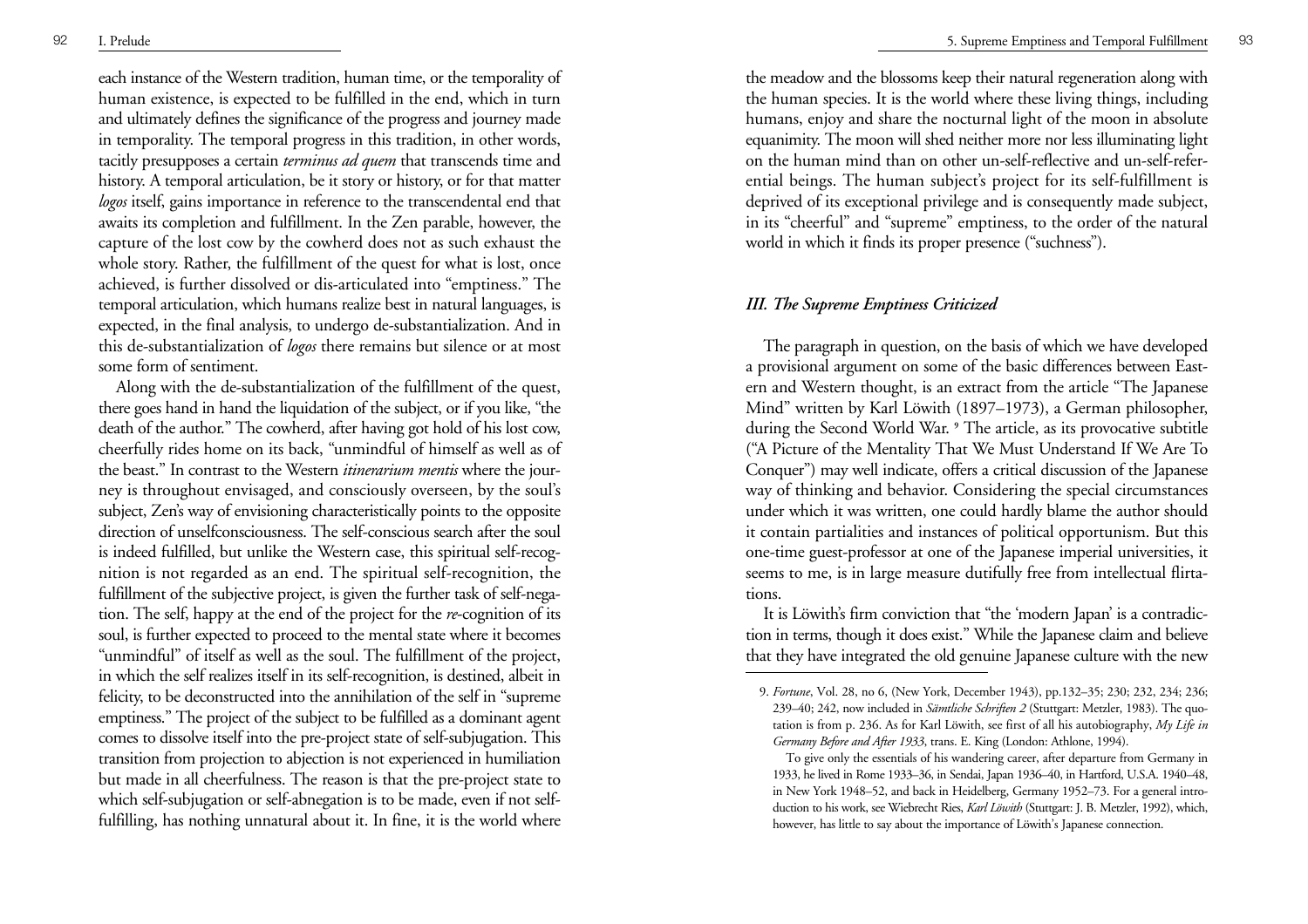Western achievements, and thus have excelled the latter, to the eyes of a Westerner like Löwith they seem to lead the life of "amphibians." The opposition that essentially exists between the traditions of Oriental antiquity and Occidental modernity is yet to be reconciled. The proof of the matter, Löwith claims, can be seen in the two extreme cases Japanese scholars of Western thought and culture present. With the recognition of the futility of mere imitations and reproductions of things Western, some show the tendency to turn to the study of native culture while others try to make an abusive employment of Western thought for Japanese purposes. The former case is so repeatedly practiced that it gains a nomenclature "*tohyoh-kaiki*" (the Return to the Orient). A hilarious instance of the latter is a Hegelian who propounds a dialectical interpretation of The Three Sacred Treasures of the Imperial House in terms of thesis, antithesis and synthesis.

Now nearly seventy years after the Meiji Restoration that initiated the modernization process, it has come to be recognized, Löwith admits, that the fundamental conception of philosophy in the East differs essentially from that in the West. Although the Japanese still would like to believe that they have integrated their traditional thought with Western philosophy, it appears clear to Löwith's penetrating analysis that their achievement remains "no more than an adaptation of Western methodology" for the sake of the genuine Japanese matter. Löwith deems Kitaro Nishida the only Japanese philosopher worth serious attention, but even his thought is in Löwith's view but an attempt to understand in terms of Western philosophy the Buddhist experience and notion of "nothingness."

It is precisely from this tenacity and resilience of the cultural tradition that Löwith's conviction comes that "the 'modern Japan' is a contradiction in terms." In the process of westernization (i.e., modernization) no reconciliation is made in philosophical thought between east and west. Despite the complacent conviction of the Japanese to the contrary, no felicitous integration is yet accomplished of the one with the other. What remains intact is the ancient intellectual tradition, which is characterized in sharp contrast to the western one by the very lack of philosophical thought. "Genuine Japanese 'philosophy,' or better, their genuine way of thinking, has never been built up from logical concepts. Rather it has been a direct, intuitive grasp, expressed in paradoxical images." Little faith is put in logical construction; nearly all is based on sensitivity and feeling and is therefore indefinable and hardly intelligible to the Western cast of mind. While Löwith refers to the (to him) unintelligible cohabitation in a high-ranking military official of aesthetic refinement and moral indifference, Kitaro Nishida is quoted to show how emotionally grounded is the Japanese loyalty to the Emperor. And all this stems from the ancient intellectual tradition, whose *fons et origo* Löwith rightly traces back to Zen, "the genuine source of their philosophy without concepts." Although it is equipped with no means of expression except for some forms of non-rational indication, or some pointers, yet it is true to say that there is in Zen "a certain intellectual process." And it is precisely for the illustration of this certain intellectual process of Zen as the prototype of Japanese mentality that the story of a cowherd we have seen and discussed is brought up.

As we have briefly argued in the second section of the present essay, the kind of enlightenment the Japanese mind is traditionally geared to be directed to is "the supreme emptiness," in which no end is envisaged, no temporal fulfillment is expected, and hence no sense of conceptual construction (*logos*) is to be achieved. In short, there is no project in the radical sense of the word, where the subject self-consciously throws itself forward with a view to an end and in so doing establishes itself as a free and autonomous individual. What is to be attained and produced in "the supreme emptiness" is the disposition of mind which knows no adventurous self-projection ,but rather decent self-subjection to the status quo, a kind of eternal return or eternity in mutability. Little store is set by conceptual/logical constructiveness, be it in the domain of subject or in the process of project, with the result that indefinable sentiment dominates the whole world where, to use the fundamental Cartesian distinction, the thinking subject (*res cogitans*) and its object of thought (*res extensa*) are indistinguishably present. Kitaro Nishida is again quoted, saying that "[e]ven our supreme moral principle, the loyalty to the Emperor, has simply developed on emotional grounds."

This supreme moral principle and the principle of supreme emptiness are of a piece in that both hold in high esteem the act of self-sacrifice (in deed) and self-nullification (in thought), in a word, anti-individualism. The structure of anti-individualism or anti-egocentrism in the domain of epistemology has a parallel in social-political structure manifesting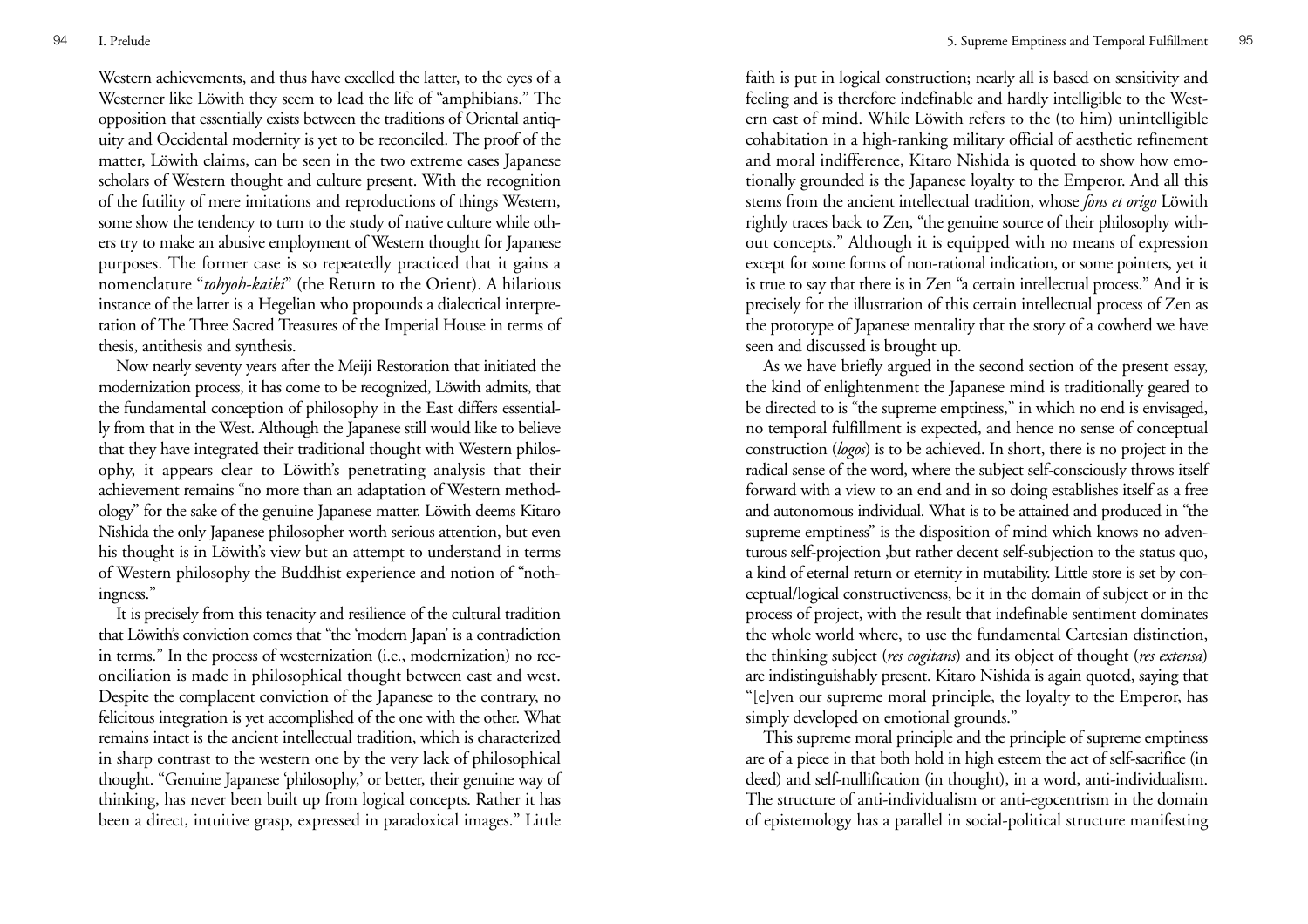itself as the characteristic system of family, which strikes a deep root in the old cult of ancestor worship. Just as the people are not fully-emancipated individuals, even so the Japanese family is not an individual unity but a constituent element and substance of society and state. "The source and climax of the whole family and ancestral system is the Imperial family, which derives from the Sun Goddess." The principle of self-nullification, then, penetrates and saturates all the domains and strata of the Japanese, ranging from epistemology and society through politics and religion. And this in spite of the serious attempt at the modernization. Löwith succinctly described the matter as follows: "The Japanese people are not a modern bourgeois society but an ancient community and in the case of emergency a devotional unity, based on the ancestor cult and the family system. The authority of the Imperial house is not enforced or superimposed but traditionally acknowledged as the natural basis of the people's solidarity." **<sup>10</sup>** What guarantees this state of affairs, needless to say, is that "supreme emptiness" with which is obliquely illuminated the soul (the cow) and its seeker (the cowherd).

### *IV. Temporal Fulfillment Put in Question*

In 1950, seven years after the publication of "The Japanese," Löwith wrote another important article, this time in his native language, "World History and the Event of Salvation ( *Weltgeschichte und Heilsgeschehen*)," which appeared as his contribution to the Festschrift for Martin Heidegger celebrating his 60th birthday. **<sup>11</sup>** Since Heidegger was not only his teacher in his university days but also of his own choice of mentor, there appears to be nothing strange about this contribution. But at the same time, we equally know that the student had initiated serious critique of his teacher's thought as early as 1942 and launched a full-scale attack in

1946. **<sup>12</sup>** It would not be therefore unnatural if we should seek in the article for some passages criticizing, if not straightforwardly, the thinker to which it is dedicated. And what we seek, as it turns out, is there.

The article begins with critical reflections on the underlying assumptions that lie at the base of Western philosophical thinking: "We usually take for granted that there are two worlds: the world of nature and the world of history. In the former, man finds himself more or less alienated because it exists on its own [*von Natur aus*] without him, whereas man finds himself familiar with the latter because it is man's world, the one produced by himself." **<sup>13</sup>** Löwith traces the origins of this fundamental philosophical assumption back to the Judeo-Christian biblical tradition, specifically Genesis, and sees its tenacious continuity and modified manifestation in the early modern disciplinary distinction between natural science and humanities (literature, *Geistesgeschichte*). Descartes's distinction in the mode of being between res cogitans and *res extensa* is conducive to the establishment of modern natural science as it helps to make nature (*res extensa*) tractable as the object of mathematics and <sup>p</sup>hysics. On the strength of the same traditional distinction, but taking the diametrically opposite stance to Descartes, Vico proposes to demonstrate in his *Nuova Scienza* that the field of "the history of the mind" (*res cogitans; Geistesgeschichte*) has a more solid foundation than that of natural science because history is made by none other than humans, and hence is theoretically knowable and verifiable (*verum factum*), whereas the world of nature is created by God, and hence is essentially unknowable. This Vichian claim that the human mind and history can be a reliable foundation for speculative science was followed by and developed in a series of philosophical enterprises, ranging from Hegel's phenomenological fabrication of the absolute spirit and Dilthey's psychological innovation to Croce's philosophical historicism. In this genealogy of *Geistesgeschichte* also stands Heidegger, constructing his existential ontology. "Heidegger's existential-ontological construction of history, which was made from the finite temporality of an existing being (*Dasein*), tried to support and advance Dilthey's work and carried out

<sup>10.</sup> The essence of this view, I think, has been corroborated not only by the wartime behaviour of the Japanese but also by that of the postwar. See, my "The Illusions of the Modern and the Pleasures of the Pre-Modern," in *Overcoming Postmodernism: "Overcoming Modernity" and Japan*, eds. Kevin Doak & Y. Takada (Tokyo: Shubunkan, 2002).

<sup>11. &</sup>quot;Weltgeschichte und Heilsgeschehen," in *Anteile: Festschrift fuer Martin Heidegger zum 60. Geburtstag* (Frankfurt, 1950), pp. 106–153; now in *Saemtliche Schriften 2* (Stuttgard: Metzler, 1983), 240–279. In what follows quotations are from the latter.

<sup>12. &</sup>quot;M. Heidegger and F. Rosenzweig or Temporarity and Eternity," *Philosophy and Phenomenological Research*, vol. III, (1942): 53–77.

<sup>13.</sup> In what follows quotations are from "Weltgeschichte und Heilsgeschehen," *Saemtliche Schriften 2* (Stuttgard: Metzler, 1983), pp. 240–79, and translations are mine.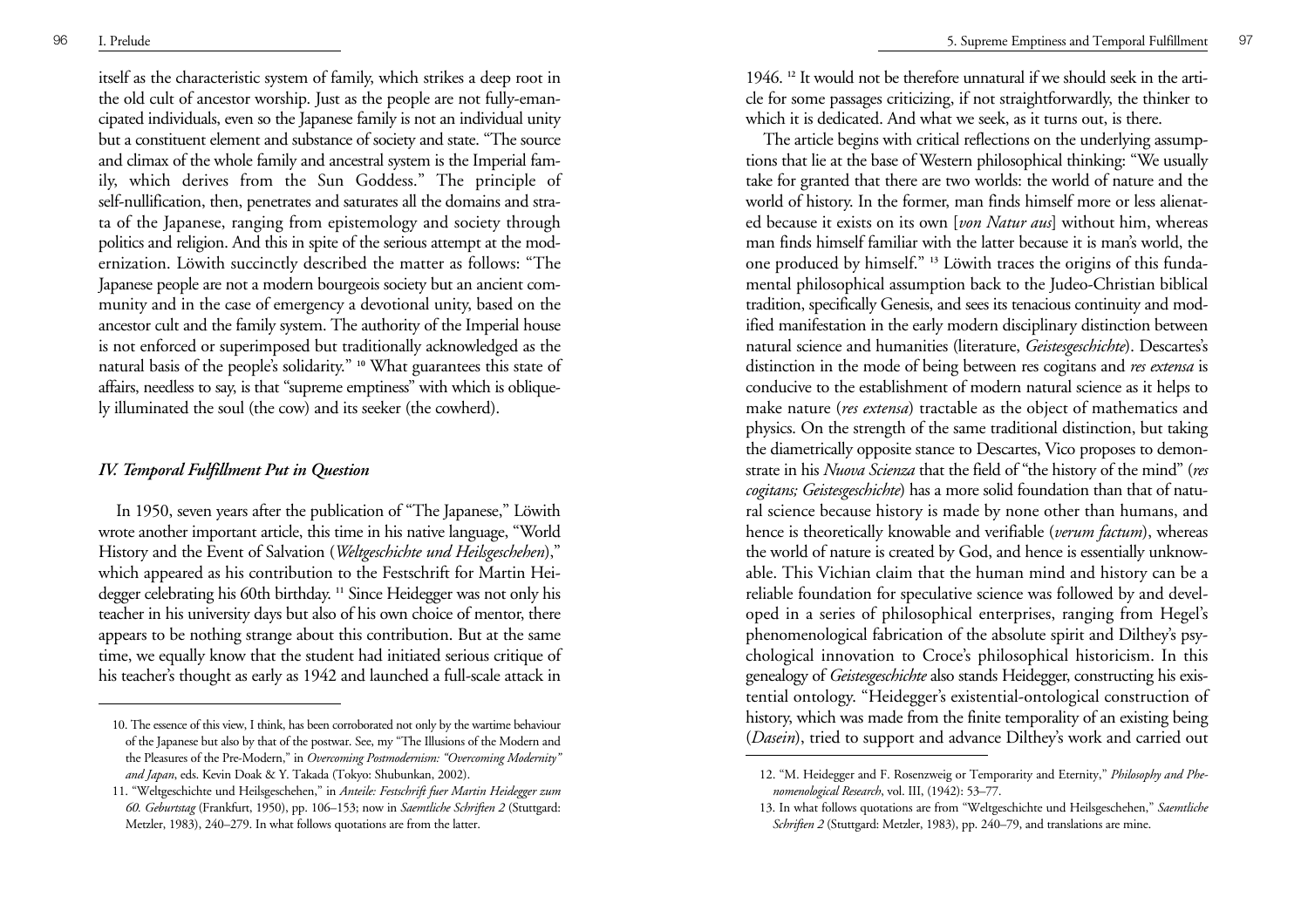the self-overcoming of historicism in which Dilthey had been caught up. This self-overcoming is accomplished by making historical relativity absolute: first, by essentially defining a (human) being (Dasein) as a historical existent, and finally, by essentially defining Being itself as a history of Being as well as a destiny of Being." **<sup>14</sup>**

In a very compressed way Löwith situates Heidegger's thought in the grand European context of the *Geistesgeschichte* as set apart from and against the world of nature. Heidegger's existential thinking starts from "a being" ( *Dasein*) which is conditioned and defined by its finitude in time, i.e., historicity. To overcome the relativity inherent in this historically conditioned "being," Heidegger comes up with the idea of death as the absolute event and in so doing indicates the way to save "a being" caught up in relative historicity by dint of, by the resolute will to, its self-projection toward death. Of the political significance and problematic of this philosophical overcoming of historical relativity, Löwith has much to say elsewhere. **15** As much discussed elsewhere is the crucial transition from this early version of the attempt at overcoming (unfolded in *Being and Time*) to the later one, which Löwith laconically explains is made "finally, by essentially defining Being itself as a history of Being as well as a destiny of Being." **<sup>16</sup>** Naturally, it is beyond the scope of this essay to <sup>g</sup>ive a full account of this controversy about the transition or "turn" in Heidegger's thought; it suffices to point out here, however, that it is difficult to ignore Löwith's claim that a definitive shift in emphasis occurs between the two instances of overcoming historical relativity. The fundamental site of the existential horizon, which at the initial stage of Heidegger's thinking is firmly rooted in "a being" ( *Dasein*) and strictly defined by temporal finitude, is later to be superseded by quasi-transcendental "Being" itself, to which "a being" becomes a function ("a history of Being; a destiny of Being"). Löwith is convinced that behind this subtle turn is the deep-rooted tradition of the Judeo-Christian conception of time and history as well the modern inordinate valorization of *Geistegeschichte,* from both of which Heidegger, in spite of his rigorous and radical critique of the European metaphysical tradition, is not free.

Significantly, Löwith then goes on to propose that "[i]n order to see the historical relativity of history conceived as absolute, and therewith to gain a wider perspective for the question of the 'meaning' of world history, it is necessary and useful to distance oneself, if only once, from the European, so as to recognize oneself, from somewhere outside, in one's limited identity. For this the experience of the Orient will offer a good occasion." **<sup>17</sup>** The Oriental experience for Löwith is nothing if not the Japanese, and about the matter of Japan he has quite a few things to say. These include the way of living, the custom and manners, the esthetic sense, and philosophy, the last, of course, is represented by Kitaro Nishida. What comes out through his analytical observation, i.e., in his European perspective, is the world upside down, where just as tools like saws are employed in the opposite direction, philosophy, too, sees its foundation in "nothing" rather than being built on the basis of being or presence.

Oriental thought knows no contrastive distinction between nature and history. It does not require, therefore, the painstaking detour of Nietzsche who postulates a "trans-historical" standpoint at the end of his critical reflection on history. Historical happenings are experienced as natural ones... Such [natural] happenings are neither meaningless nor meaningful; they have no transcendental significance, no moral end and no existential importance. They are fates, to which one gives oneself, but

<sup>14.</sup> Ibid., p. 241.

<sup>15. &</sup>quot;Les Implications Politiques de la Philosophie de l'Existence Chez Heidegger," *Les Temps Modernes*, II, no. 14: 342–60; *Heidegger: Denker in duerftiger Zeut* (1953); *Heidegger: Thinker in a Destitute Time*, trans. Gary Steiner, in *Martin Heidegger and European Nihilism*, ed. Richard Wolin (Columbia UP., 1995), pp. 29–134.

<sup>16. &</sup>quot;Weltgeschichte und Heilsgeschehen," 241; cf. also *Heidegger: Thinker in a Destitute Time*: "In Being and Time human Dasein relates itself to Being independently, through its understanding of Being; after *Being and Time* it is above all a matter of a relation to Being to the human essence, and the relationship between the two, which is in and for itself ambiguous and reciprocal, is ultimately fastened to Being, which in contrast to Dasein is not a being" (65); "And does not the transition from the finite temporality of a Dasein that is individuated unto itself in the face of death remain a leap which, rather than illuminating the shared destinings of history, simply leaps over them?… Heidegger's rectoral address of 1933 on "The Self-Assertion of the German University" attests unequivocally to the ambiguous confusion of actual history and the authentic happening of Dasein. The thinker expected from the National Socialist movement "a complete upheaval of German Dasein," hence apparently the same as what he calls a change in the human essence in the later writings" (74–75). 17. "Weltgeschichte und Heilsgeschehen," pp. 241–42.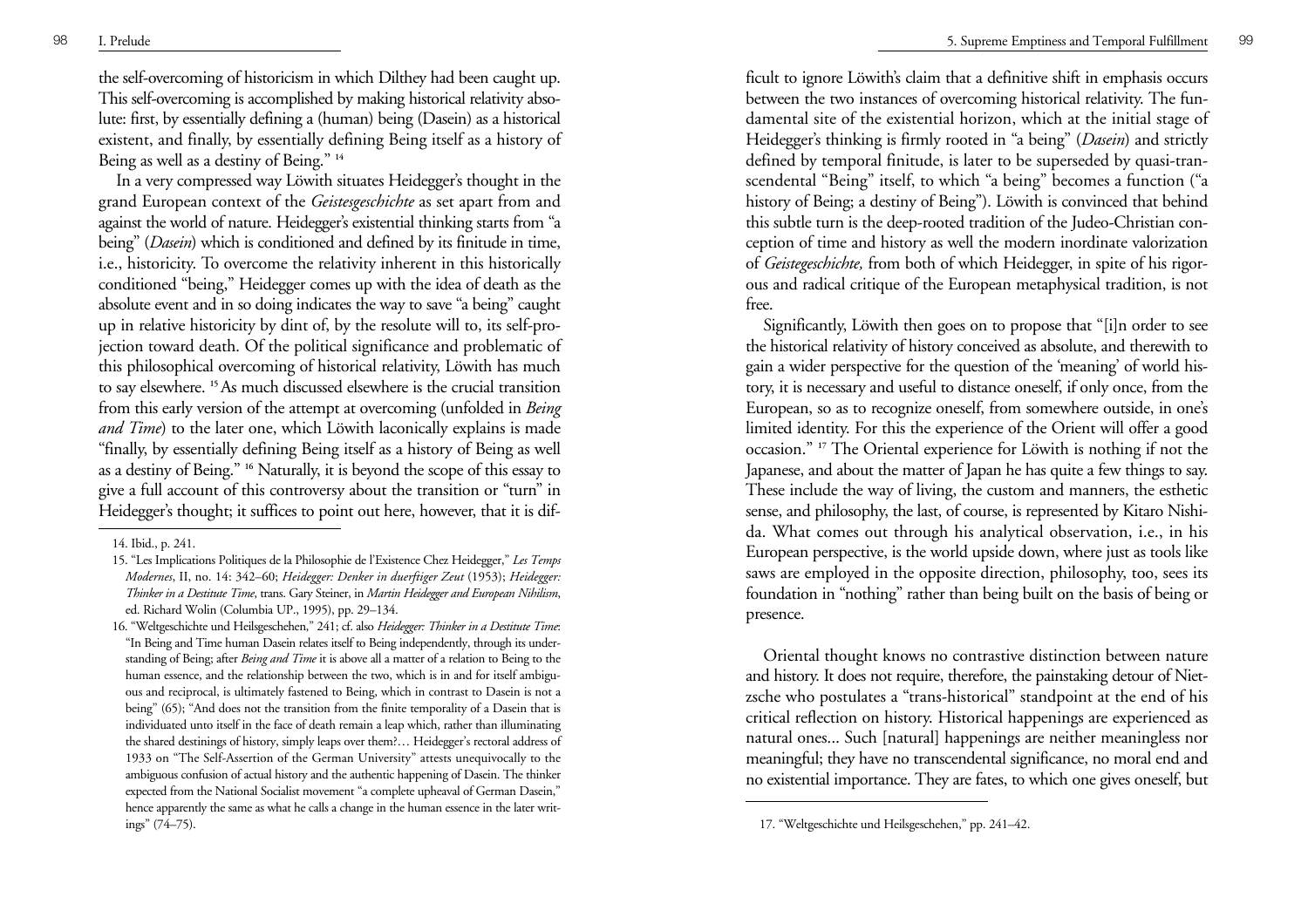one never sublimates them by manipulating the feeling of pathos for a fate of one's own choice… And thus Oriental wisdom has never posed the (for us) urgent and weighty question about the end and meaning of history, and has been exempted from thinking of the world and history together as one. The Oriental man lacks the pathos for an "epochal consciousness" and the pathos for a world-event that is to be decided in "a moment." He knows no history of Being and no ontologico-historical existence, nor does he see himself thrown out, nor does he project himself and the world. **<sup>18</sup>**

If he has traced the origins of the underlying assumptions on which the whole modern *Geistesgeschichte* has been conducted back in Judeo-Christian view on temporality, Löwith this time looks for the provenance of the Japanese mentality that knows no distinction of the world from history in Zen Buddhism as practiced and conceived in medieval Japan.

And it is precisely at this juncture, it is important to note for our purposes, that he brings forth that self-same story of the cowherd that he made use of in his previous article "The Japanese Mind." **19** In both wartime and postwar essays the primary purpose which the story of the cowherd is made to serve is the same, i.e., an illustration of the intellectual process working in Zen in particular and hence in the Japanese mentality generally in subsequent eras. The secondary purpose or effect in each instance, however, is different and diametrically opposite: while in the wartime essay the cowherd story is employed in the service of a critical assessment of the Japanese mentality, in the Heidegger's *Festschrift* essay advantage is taken of the same story in order to show the narrow confines of the European thinking in which *Geistesgeschichte* has been enjoyed. In the former case the story is followed by a critical analysis of the social and political structure of Japan, which Löwith diagnoses as basically ancient and pre-modern, hence lacking in the sense of individual freedom necessary for emancipated personalities. "Such identity of the political and religious system is only possible in a country that has no Christian history and with a people whose individuals are not emancipated personalities, deciding upon religious and political allegiance by their own opinion and conscience." In the latter case, in contrast, while his contention that the modern Japan is a contradiction in terms is still maintained and reiterated, the comment that follows the cowherd story is made more in positive terms than negative.

The ultimate wisdom of Zen, however, is not the cheap simplicity of simplifying things to a "none other than" but the rich simplicity of an ultimate refinement. Before we are in the know, says one saying of Zen, the mountains and rivers seem to be simply mountains and rivers, and none other. When we have gained a certain level of insight, they cease to be none other than mountains and rivers; they become various in many respects. But when we have arrived at the perfect insight, at the truth of the world and the corresponding peace of mind, the mountain simply becomes the mountain again and the river simply the river again. In this final recognition of the so-and-none-other-being the world presents itself as original and ultimate. **<sup>20</sup>**

The seemingly unchangeable world perspective, to which he previously showed a critical stance, Löwith now praises, to the point of comparing it to Hegel's "truth of certainty."

The prime target of Löwith's critique, for which the cowherd story is mobilized, is what can be called the 'philosophical unconsciousness' of the European thinking which is "possessed with history and historical destiny." In the rest of the essay (to the length of three quarters) Löwith gives us a kind of archeology of this European mentality, with particular emphasis on Augustine and Hegel. And, of course, on his mind all through is Heidegger.

## *V. Two Horizons of Modernity and Two Versions of Political Failure*

Karl Löwith's anatomy of the modern European philosophy of history (*Geistesgeschichte*) saw in it a secularized version of Christian eschatology.**<sup>21</sup>**

<sup>18.</sup> Ibid., pp. 243–44.

<sup>19.</sup> Ibid., pp. 246–47.

<sup>20.</sup> Ibid., p. 247.

<sup>21.</sup> The so-called "secularization thesis" is set forth in Karl Löwith, *Meaning in History* (U. of Chicago P., 1949), which was later to be expanded in German as *Weltgeschichte und Heilsgeschichiten* (1953) now in SS, II, 1983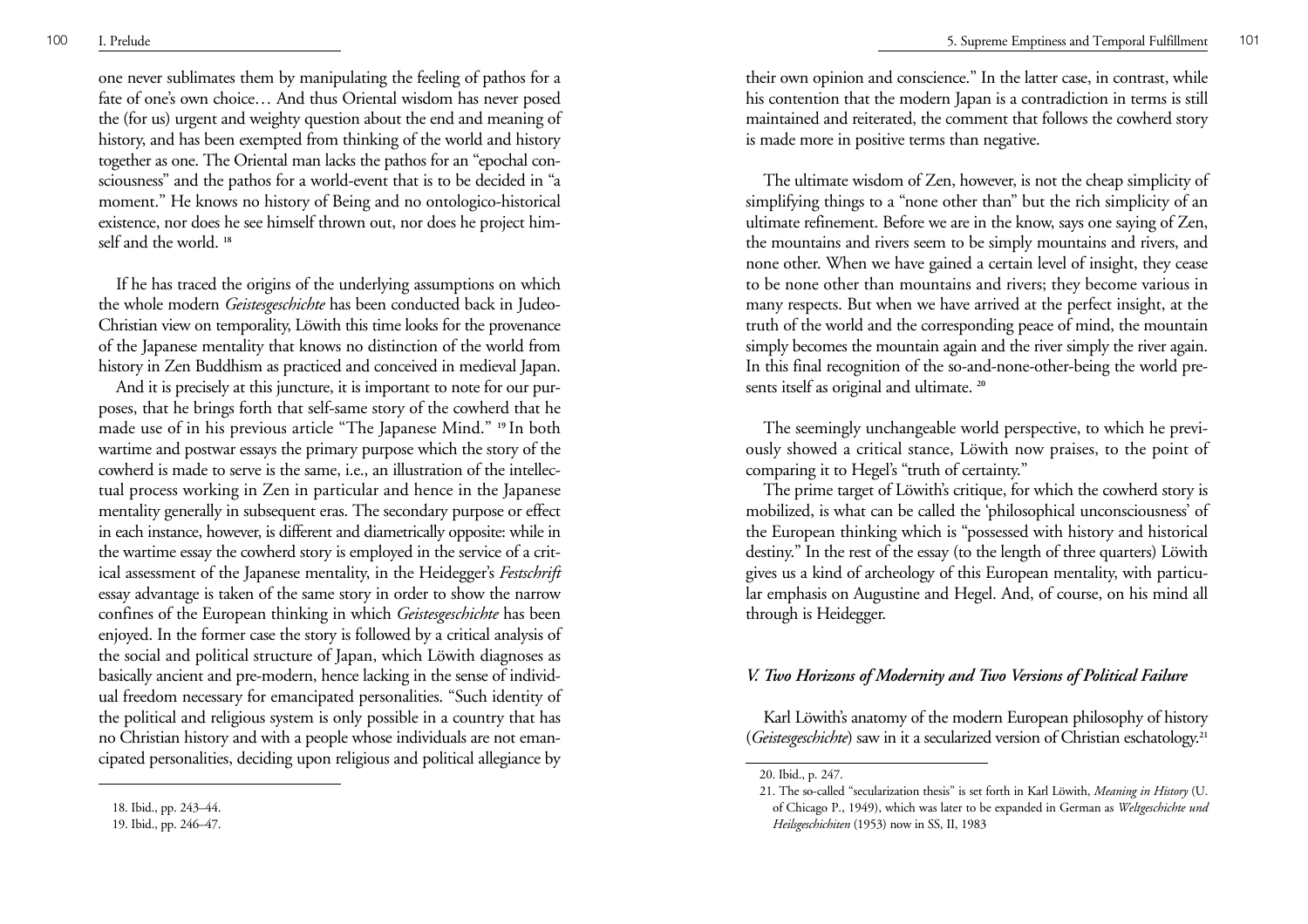That Heidegger suggested in his *Being and Time* that the "residues of Christian Theology" **<sup>22</sup>** be struck out did not prevent his student from detecting in his master's existential endeavours the very same problematic residues. Needless to say, this does not necessarily mean that his so-called "secularization thesis" of modernity is valid and trustworthy without any reservations. In fact, Löwith's secularization thesis was in the late 1960s to receive severe blows launched from different quarters in the modernity debate. **<sup>23</sup>** It is easy to see in the nature of things that his radical critique of Heidegger, too, has been not without forceful adversaries.

Löwith's analysis of the modern Japanese mind saw in it a continuing presence of the intellectual process of Zen. That Nishida unfolded his own thinking in terms of European philosophical apparatuses did not prevent Löwith from detecting in it the traditional type of intelligence. Needless to say, this does not necessarily mean that his theory of ancient mentality ("the modern Japan is a contradiction in terms") is valid and trustworthy without any reservations. In fact, theories of this type, be they about the Japanese or otherwise, were later in the 20th century to be labeled as "essentialist" and destined to receive negative criticism from materialist-oriented cultural theories. It is easy to see that his almost blunt critique of Nishida, too, has been not without opposition, whose commonest manifestation can be found in intentional disregard.

Nonetheless, after all is said and done, the importance and rarity of Löwith's philosophical reflections on East and West is incomparable and surpasses such critical minutiae as these. I would deem these instances of criticism against Löwith as minutiae for the following reasons: (a) "the secularization thesis," to the best of my knowledge, has not been clearly refuted by its opponent, the "legitimatization" theory of modernity, (b) his critique of Heidegger has since gained momentum and importance, (c) any cultural theory that ignores the substratum of traditional forces is bound to be shallow, unconvincing and ultimately of little use, and (d) Nishida, as in the case of Heidegger, continues to enjoy a special entourage whose sympathy sometimes well exceeds intellectual propriety. Furthermore, it was only by a curiosity of history that a philosopher

of such caliber as Löwith, a philosopher with such a background as being a student of Heidegger, came to a country which was totally different from his own in cultural and philosophical traditions and met there its representative philosopher, and moreover a philosopher of such ability as Nishida. As a philosopher specifically thinking in terms of the European tradition, what he writes on the matter of Japan is admittedly small and limited in the context of the entirety of his entire prolific production, but this does not lessen whatsoever the significance it deserves. It must and will gain its significance in an age when the slogan of globalization is so rampantly and ubiquitously used that the fundamental differences that exist in culture and mentality are seriously in danger of being brushed away as insignificant, and that the illusion may easily gain ground that everything could be dealt with by using the selfsame yardstick. In the country where being modern is "a contradiction in terms" it is obvious that the argument of postmodernism as it is practiced in the West, for example, cannot straightforwardly apply. In this respect, the foundational prospect of "the supreme emptiness" as it is presented by Löwith, I believe, will work as an antidote to those who take a facile postmodernist position toward contemporary Japanese culture.

The use of Löwith's double, if not ambivalent, perspective on the philosophical traditions in the East and the West is not limited to the field generally known as comparative thought. Not only is he successful in showing us the fundamental incompatibility of the two traditions, but he also helps us (in both traditions) see the prison-house of intellectual parochialism in which we (in both traditions) are placed. In one case this prison-house is the overarching horizon of what I name "the temporal fulfillment," and in the other that of what he calls "the supreme emptiness." Both of them strike deep root in their own traditions and are tenacious enough to manifest themselves every now and then: if the former serves as the quasi-natural grain in which such work as Francis Fukuyama's *The End of History and the Last Man* (1992), the latter as the backdrop against which a series of works on the Emperors referred to at the beginning of the present essay is written. But the real and serious irony Löwith gives us to see is twofold: (a) the European philosopher seeking to overcome the whole tradition of the metaphysic of "temporal fulfillment" is eventually found, when he is more than confident of his accomplishment, to be still caught in that very same tradition, while (b)

<sup>22. &</sup>quot;Reste von christlicher Theologie" (*Sein und Zei*t, S.229): "residues of Christian theology within philosophical problematics which have not as yet been radically extruded" (*Being and Time*, trans. J. Maquarrie & E. Robinson [New York: Harper & Row, 1962]).

<sup>23.</sup> Hans Blumenberg, *Die Legitimitaet der Neuzeit*, which is referred to in note 7 above.